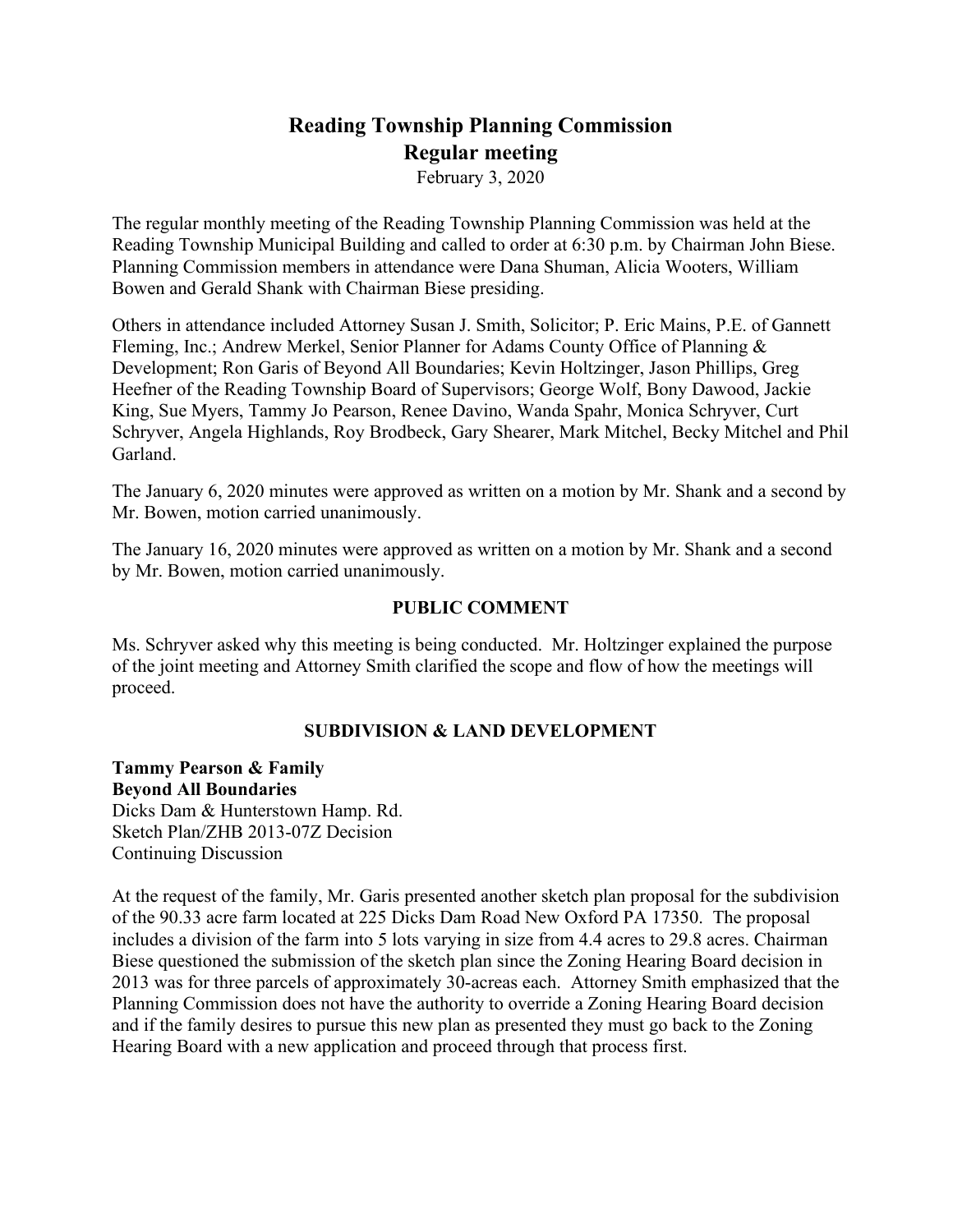**Hampton Heights Phase 4 SALD #2019-03** Lexington Land Developers Final Land Development Plan

The Planning Commission received a revised subdivision plan for Phase 4 in addition to capacity letters from Reading Township Municipal Authority, York Water Company and a revised comment review report from Mr. Mains. Mr. Garland walked through the changes and some of the outstanding issues still needing resolved. A few of the major concerns were as follows:

- Lot 55 is described as a passive recreation area. This needs to be site viewed and additional information provided as to what is intended. The Planning Commission and Board of Supervisors will coordinate with Mr. Mains to arrange a date and time.
- While some of the 13 plan review comments have been satisfied, numerous issues still exist. Mr. Mains has requested the engineer for Hampton Heights contact his office to discuss resolution.
- The Stormwater Management Review Comments cannot be finalized until the Adams County Conservation District finalizes their review and provides input for Mr. Mains to review. Based on some information already provided, this plan will require a Developers Agreement and an Operation and Maintenance Agreement at a minimum.
- Mr. Merkel expressed concern that this project involves two lots where utility connections cross neighboring properties and grinder pump responsibility is placed on the one homeowner. This is unacceptable for the county and should be resolved. Attorney Smith will need to review easements and agreements and how responsibility will be determined.

A motion was made by Mr. Shank and second by Mr. Bowen to table the plan until a revised plan can be reviewed and the comment review reports updated, motion carried unanimously.

# **ZONING HEARING**

There were no Zoning Hearing Board applications at this time.

# **MISCELLANEOUS**

# **Annual Planning Commission Report**

The Planning Commission received and reviewed the Annual Planning Commission Report to be presented to the Board of Supervisors which overviews the work performed by the Planning Commission during the calendar year of 2019 in accordance with PA Municipal Planning Code Section 207(a). On a motion by Mr. Shank and seconded by Ms. Wooters, the Annual Planning Commission Report is to be signed by Chairman Biese and submitted to the Board of Supervisors for review at their next scheduled meeting; motion carried unanimously.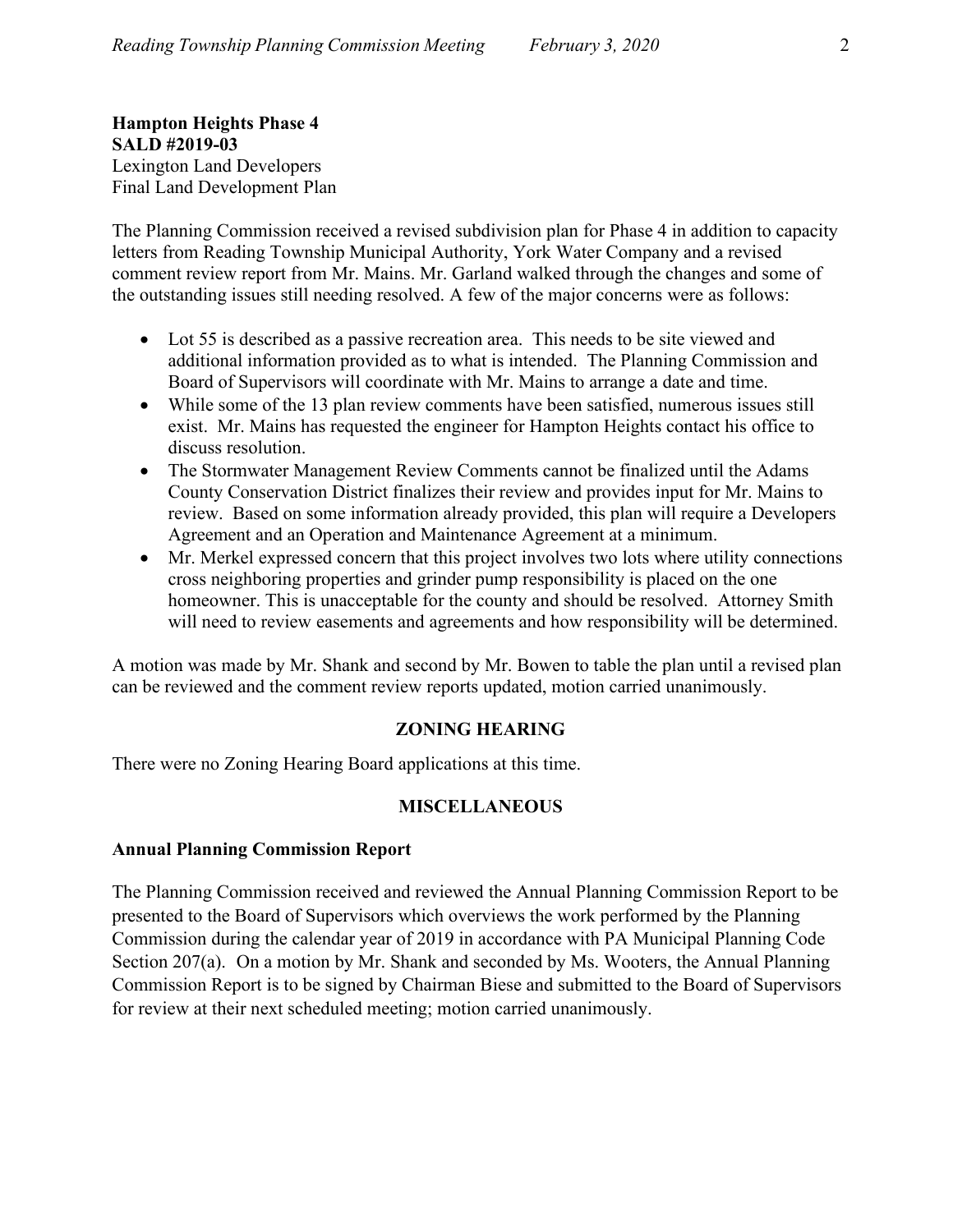#### **Solar Farms in Reading Township**

The Planning Commission received a packet of information concerning solar farms and what, if any, plans may be potential for Reading Township. Chairman Biese stated that based on what he has read and heard, this may be worth discussing and considering in the future as it does allow the farmland to be kept intact and should the solar farms be decommissioned the land would be returned to the natural state. It was mentioned that some solar farms have the panels elevated and normal farming operations can continue even with the panels installed. In reviewing the existing Township Ordinance, Attorney Smith stated this type of use is not specifically listed as a "permitted use" in any Zoning District. Mr. Merkel mentioned that P.J.M. is the grid operator for this region and would need to be involved in any discussion to the feasibility of solar farms and tying into the electrical grid. The Planning Commission is in general agreement to discuss solar farms in the future after the discussion on zoning districts is complete.

#### **PUBLIC COMMENT**

Ms. Schryver wanted to know about research groups and other types of committees permitted with a Township. Attorney Smith clarified the terminology involving "committees" and what types are permitted by law.

### **BOARD OF SUPERVISORS AND PLANNING COMMISSION JOINT SESSION – PROPOSED REZONING**

The special meeting of the Reading Township Board of Supervisors conducted as a Joint Meeting with the Planning Commission for the sole purpose of discussing the proposed re-zonings of properties not acted on at the previous meeting; discussion on potential mixed-use zoning; future growth area's and to discuss a potential timetable to proceed. The joint meeting was called to order at 7:35 p.m. by Chairman Holtzinger. Kevin Holtzinger, Chairman, Vice-Chairman Greg Heefner and Jason Phillips were present. Susan Smith, Solicitor, P. Eric Mains, P.E. of Gannett Fleming, Inc. and Andrew Merkel, Senior Planner for Adams County Office of Planning & Development also attended the joint meeting.

#### **Mixed-Use Districts & Future Growth Areas**

Mr. Merkel presented the joint session with sample "Mixed-Use" Zoning District samples from Hamiltonban Township, Butler Township and Hamilton Township for review and discussion. A time of general discussion included the following talking points:

- Each municipality can discuss how broad or limited the permitted usage would be within a certain district and the samples documents were for consideration to begin the discussion.
- A "mixed-use" district is only one possibility when considering areas of potential growth within a Township. It is important to review the Eastern Adams Joint Comprehensive Plan when discussing potential growth areas as well as mapping where public utilities are placed within the Township that would allow for growth.
- Another option for consideration is an "overlay". The group has requested information on what this entails and how it may be implemented.